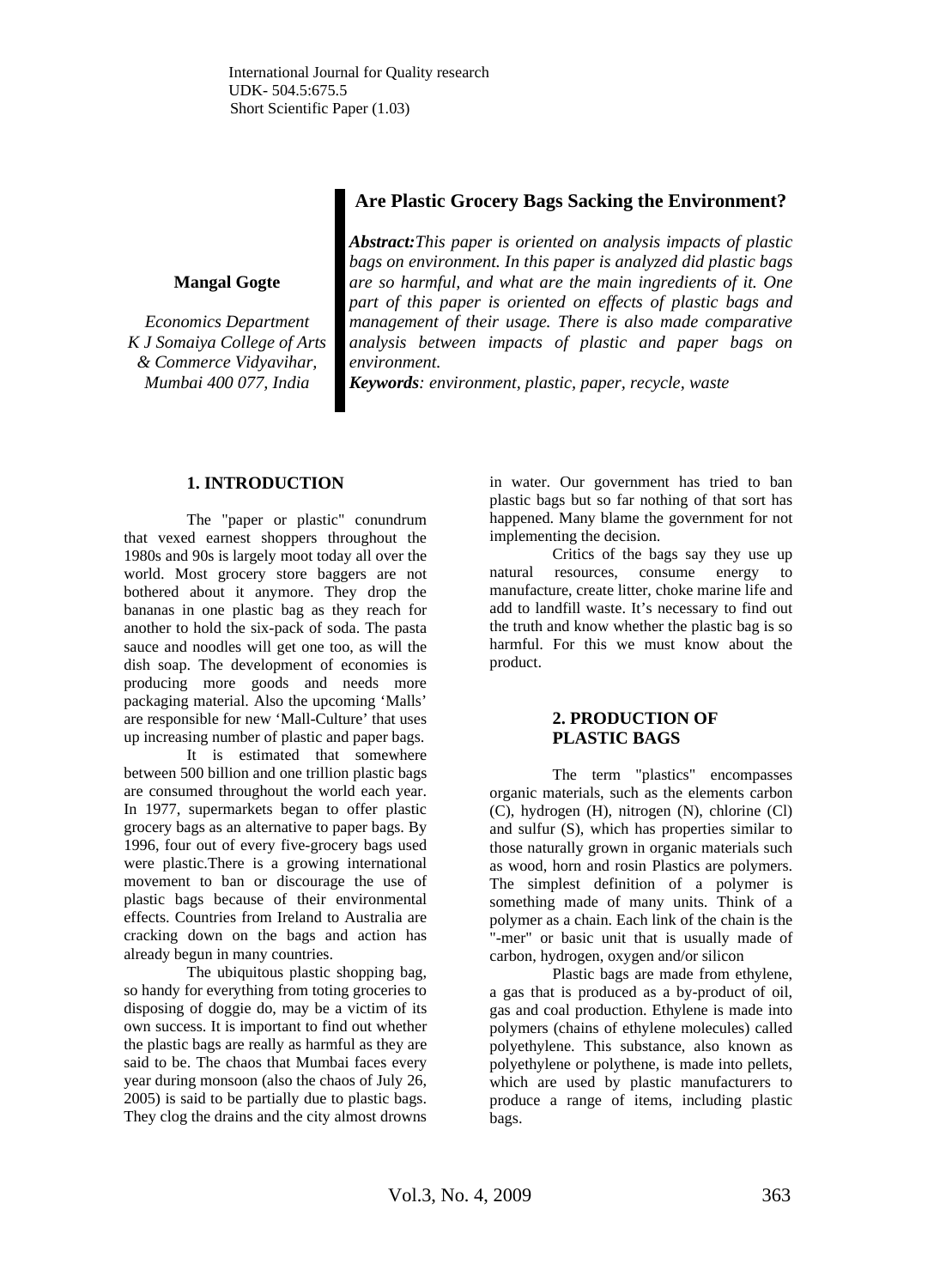

There are two types of plastic shopping bags - the lighter, filmy bags you get from supermarkets and other food outlets, and the heavier bags you get from other retail outlets, like clothing stores. HDPE or high density polyethylene bags are stiff, thin and not transparent or opaque. HDPE (Ethylene polymer with densities ranging from 0.941 to 0.965 grams per cubic centimetre) is normally used in grocery or t-shirt bags. LDPE (0.916 to 0.925 grams per cubic centimetre) or low density polyethylene bags are thick and soft and can be transparent and glossy in appearance. LDPE is used in shopping bags usually with attached handles. Unlike HDPE, LDPE cannot be recycled

While plastic bags may not be the most high tech application of plastics technology, it is certainly one of the most prevalent. According to 'Clean Up Australia', Australians use in excess of 6 billion plastic bags per year. If tied together these bags would form a chain that is long enough to go around the world 37 times. More than half of these bags (3.6 billion) are made from HDPE.

#### **3. GREAT MOMENTS IN PLASTIC BAG HISTORY**

Imagine a world without plastic shopping bags. It could be the future. First introduced in the 1970s, plastic bags now account for four out of every five bags handed out at the grocery store. When one looks at it as a product, it is an unbelievable success story.

1957: The first baggies and sandwich bags on a roll are introduced.

1958: Poly dry cleaning bags compete with traditional brown paper.

1966: Plastic bag use in bread packaging takes over 25 to 30 percent of the market.

1966: Plastic produce bags on a roll are introduced in grocery stores.

1969: The New York City Sanitation Department's "New York City Experiment" demonstrates that plastic refuse bag curb side pickup is cleaner, safer and quieter than metal trash can pick-up. Beginning a shift to plastic can liners among consumers.

1974/75: Retailing giants such as Sears, J.C. Penney, Montgomery Ward, Jordan Marsh, Allied, Federated and Hills make the switch to plastic merchandise bags.

1973: The first commercial system for manufacturing plastic grocery bags becomes operational

1977: The plastic grocery bag is introduced to the supermarket industry as an alternative to paper sacks.

1982: Kroger and Safeway start to replace traditional craft sacks with polyethylene "tshirt" bags.

1990: The first blue bag-recycling program begins with curb side collection.

1990: Consumer plastic bag recycling begins through a supermarket collection-site network.

1992: Nearly half of U.S. supermarkets have recycling available for plastic bags.

1996: Four of five grocery bags used are plastic.

1996 0nwards: Over 80% of all bags used are plastic. Plastic is multipurpose and therefore is seen almost everywhere. Whether we are aware of it or not, plastics play an important part in our life. Plastics' versatility allow it to be used in everything from car parts to doll parts, from soft drink bottles to the refrigerators they are stored in. From the car we drive to work in to the television we watch when we get home, plastics help make our life easier and better.

2002: Ireland introduces the worlds first consumer paid plastic bag tax

### **4. WHY ARE THESE BAGS USED?**

Plastic bags are so cheap to produce, sturdy, plentiful, easy to carry and store that they have captured at least 80 percent of the grocery and convenience store market since they were introduced a quarter century ago, according to the Arlington, Virginia-based American Plastics Council.

#### **5. THE EFFECTS OF PLASTIC BAGS**

As a result, the totes are everywhere. They sit balled up and stuffed into the one that hangs from the pantry door. They line bathroom trash bins. They carry clothes to the gym. They clutter landfills. They flap from trees. They float in the breeze. They clog roadside drains. They drift on the high seas. They fill sea turtle bellies. Once let loose into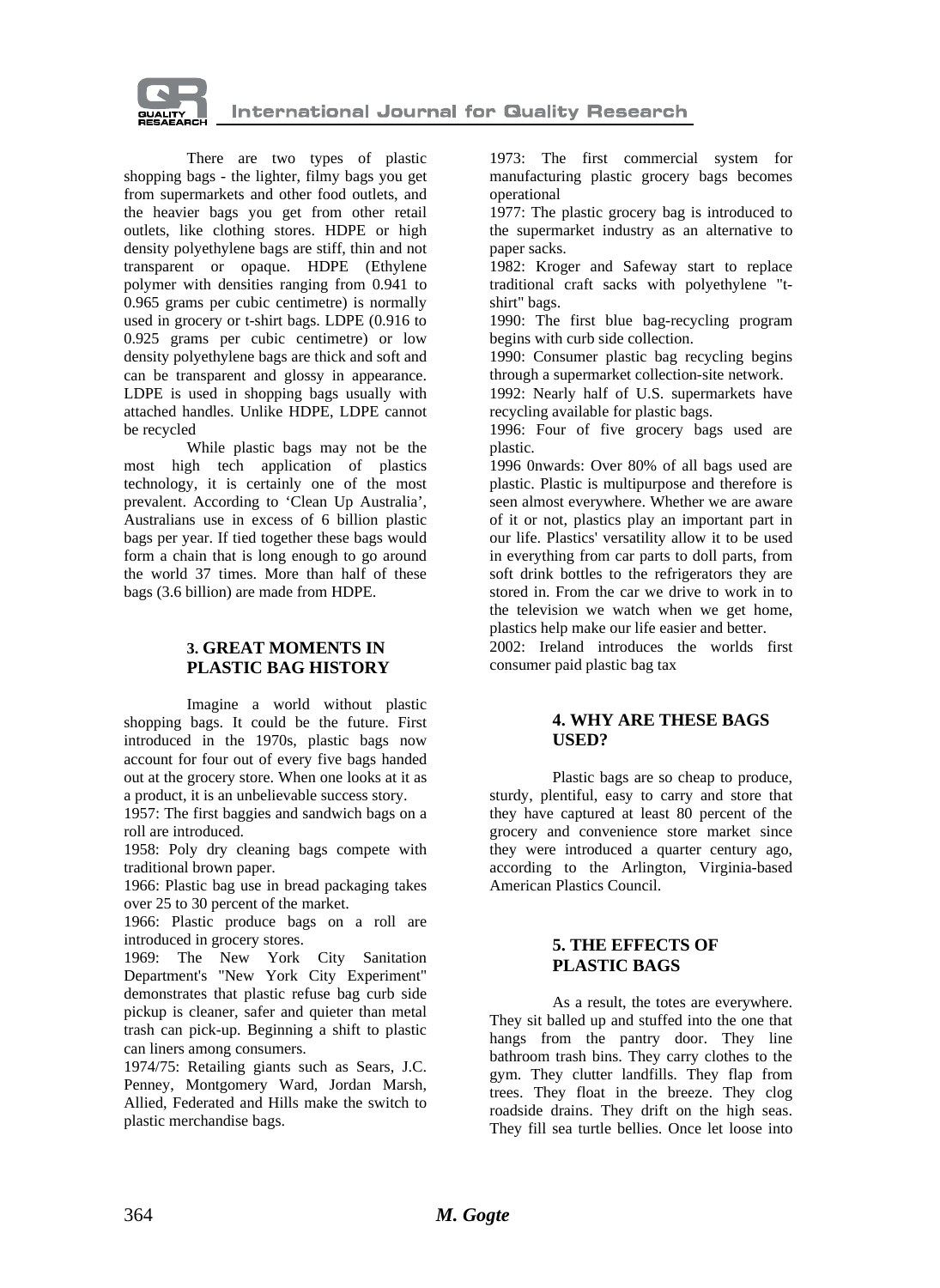

the environment, plastic bags can cause considerable harm, blocking drains and suffocating wildlife mistaking the bag for food.

The success of the plastic bag has meant a dramatic increase in the amount of sacks found floating in the oceans where they choke, strangle, and starve wildlife and raft alien species around the world, according to David Barnes, a marine scientist with the British

Antarctic Survey in Cambridge, England, who studies the impact of marine debris. Barnes said that plastic bags have gone "from being rare in the late 80s and early 90s to being almost everywhere from Spitsbergen 78° North [latitude] to Falklands 51° South [latitude], but I'll bet they'll be washing up in Antarctica within the decade."

Vincent Cobb, an entrepreneur i[n](http://reusablebags.com/)  Chicago, Illinois, has launched a Web site [http://Reusablebags .com](http://reusablebags.com/) to educate the public about what he terms the "true costs" associated with the spread of "free" bags. (He sells reusable bags as a viable solution.) According to his calculations based from data released by the United States Environmental Protection

Agency in 2001 on U.S. plastic bag, sack, and wrap consumption, somewhere between 500 billion and a trillion plastic bags are consumed worldwide each year. Of those, millions end up in the litter stream outside of landfills estimates range from less than one to three percent of the bags.

Like candy wrappers, chewing gum, cigarette butts, and thousands of other pieces of junk, millions of the plastic bags end up as litter. Once in the environment, it takes months to hundreds of years for plastic bags to breakdown. As they decompose, tiny toxic bits seep into soils, lakes, rivers, and the oceans.

At the end of 2002, it was estimated that Australians were using approximately 6.9 billion plastic carry bags a year. Plastic bags are Australia's highest volume 'add-on' packaging designed as a single use or disposable product and are not necessarily essential to product integrity. Approximately 53% of plastic bags are distributed from supermarket outlets, while 47% come from other retail outlets such as fast food shops, liquor stores, and general merchandising.



 *Australians use around 6 billion plastic Plastic Bags on the Thames foreshore. bags per year, 3.3 billion of which are Photo by Thames21 supermarket plastic bags. (www.thames21.org.uk).*

High consumption rates of plastic bags have led to increased inappropriate disposal of bags. Plastic bag litter can negatively impact on the community's perception of and use of public areas. It can also seriously harm or kill wildlife and domestic animals.The plastic bags that are not put in the waste basket end up as litter. Litter is a huge burden on society. Approximately 2% of all litter items are plastic bags, which are particularly prone to becoming litter due to

their low weight and ability to 'balloon' and travel in wind. One of the key concerns is litter. In China, plastic bags blowing around the streets are called "white pollution." In South Africa, the bags are so prominent in the countryside that they have won the derisive title of "national flower."

Plastic bag litter can be accidental – arising during management of an intended disposal site (whether a bin or landfill) - or may be due to intentional littering behaviour.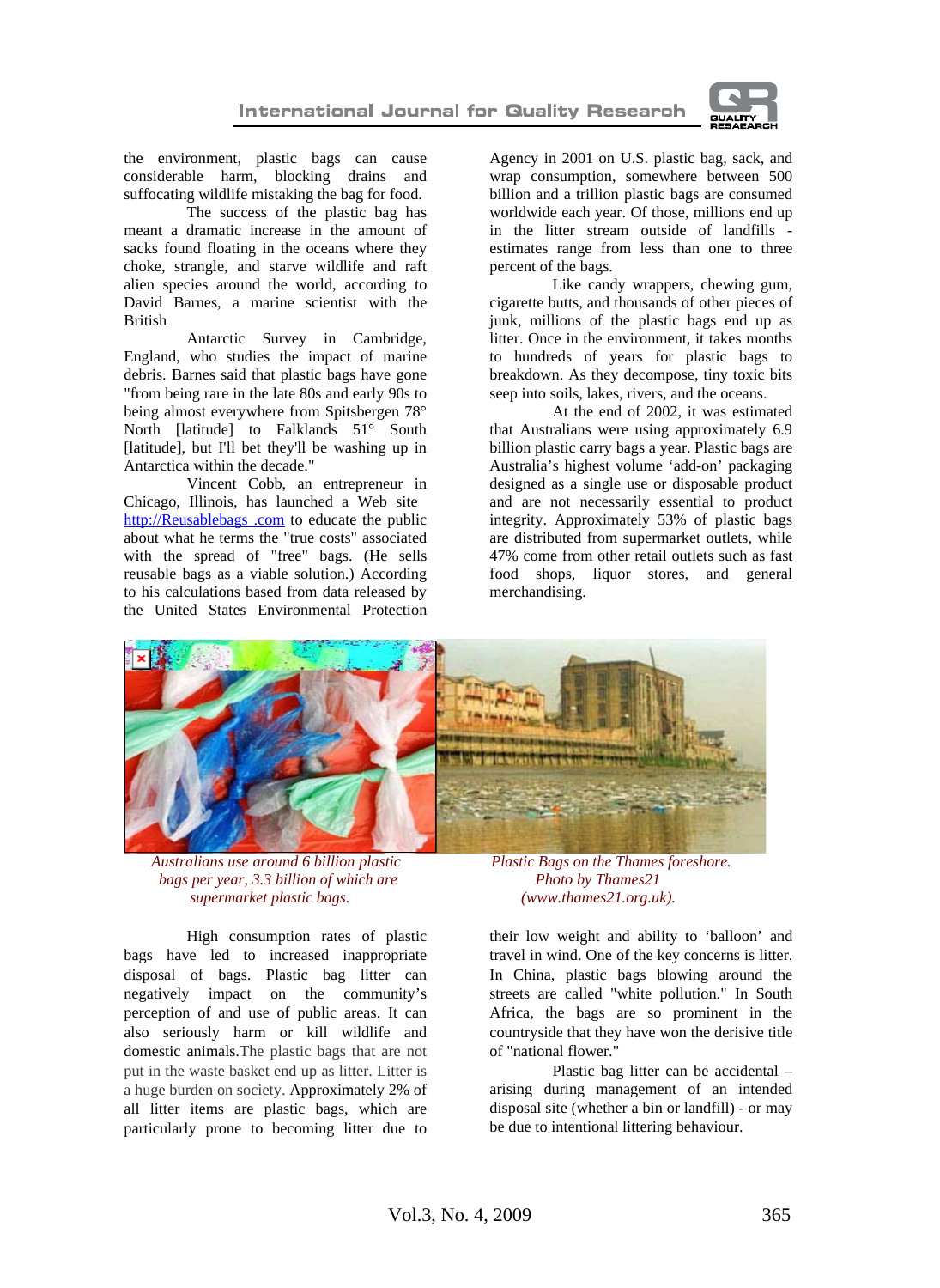

Plastic shopping bags have a surprisingly significant environmental impact for something so seemingly innocuous. As well as being an eyesore (next time you are outside, have a look around - you'll be amazed at the number of plastic bags littering our streets and waterways), plastic shopping bags kill large numbers of wildlife each year. One of the most dramatic impacts is on marine life. Plastic bags kill about 100,000 whales, seals, turtles and other marine animals each year worldwide;

according to Planet Ark, an international environmental group. In the water, plastic bags can be mistaken for jellyfish. This makes plastic bag pollution in marine environments particularly dangerous, as birds, whales, seals and turtles ingest the bags and then die from intestinal blockages. Disturbingly, it is claimed that plastic bags are the most common manmade item seen by sailors at sea. The bags were the fifth most common item of debris found on beaches.



 *Operation to remove plastic Green turtle gut contents Freedom for one rehabilitated from gut of a green turtle including blue plastic bag and turtle - how long red balloon. will it survive? Images courtesy [Taronga Zoo](http://203.42.45.40/content/view.asp?id=39)*

The biggest problem with plastic bags is that they do not readily break down in the environment, with estimates for the time it takes them to decompose ranging from 20 to 1000 years. One of the disquieting facts stemming from this is that plastic bags can become serial killers.

Once an animal that had ingested a plastic bag dies, it decays at a much faster rate than the bag. Once the animal has decomposed, the bag is released back into the environment more or less intact, ready to be eaten by another misguided organism.The incredibly slow rate of decay of plastic bags also means that each bag we use compounds the problem, because the bags simply accumulate

 Plastic bags also clog drains and waterways, threatening not only natural environments but also urban ones. In fact, plastic bags in drains were identified as major factors in the severe flooding in Bangladesh in 1988 and 1998. This has resulted in a ban on plastic bags being imposed there early in 2002

On top of the significant environmental costs, widespread use of plastic bags is also costly in terms of dollars and cents. Apart from the price of the bags themselves, which is four to six cents each, a great deal of money goes into collecting the bags (i.e.

cleaning up!) once they've been discarded.And that is the dark side of the plastic.

## **6. CRACKING DOWN**

Some countries are cracking down on the use of plastic bags. Here's a look at the issue:

- Countries that have banned or taken action to discourage the use of plastic bags include Australia, Bangladesh, Ireland, Italy, South Africa and Taiwan. Mumbai (formerly Bombay), India, also has banned the bags.
- Australians were using nearly 7 billion bags a year, and nearly 1.2 billion bags a year were being passed out free in Ireland before government restrictions, according to government estimates.
- Plastic industry trade associations were unable to provide estimates of plastic bag use in the United States. However, based on studies of plastic bag use in other nations, the environmental group 'Californians Against Waste' estimates Americans use 84 billion plastic bags annually.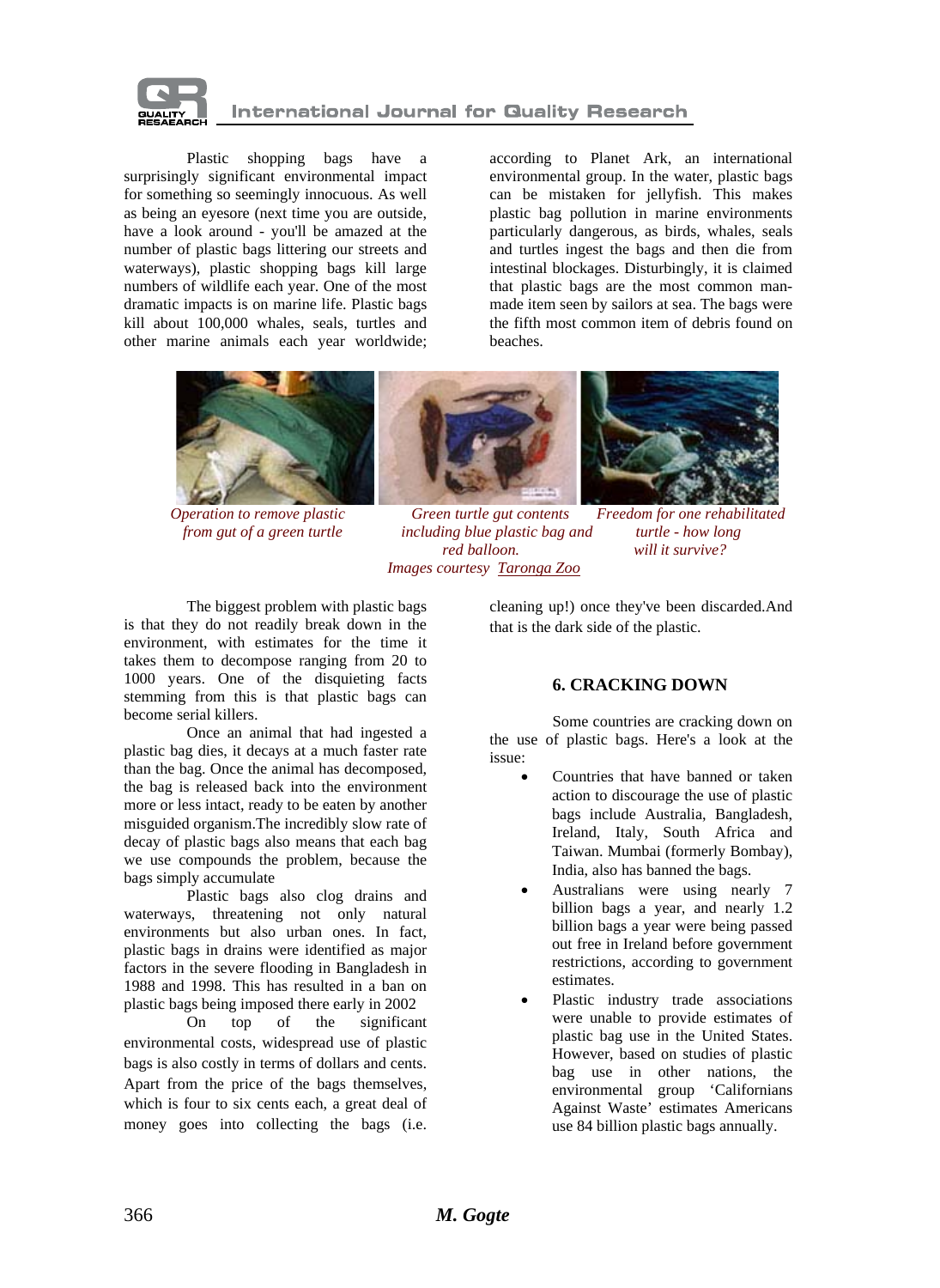

- The first plastic sandwich bags were introduced in 1957. Department stores started using plastic bags in the late 1970s and supermarket chains introduced the bags in the early 1980s.
- Overall, the U.S. plastics and related industries employed about 2.2 million U.S. workers and contributed nearly \$400 million to the economy in 2002, according to The Society of the Plastics Industry.

In Australia, about 90 percent of retailers have signed up with the government's voluntary program to reduce plastic bag use. A law that went into effect last year in Taiwan<br>requires restaurants, supermarkets and requires restaurants, supermarkets and convenience stores to charge customers for plastic bags and utensils. It has resulted in a 69 percent drop in use of plastic products, according to news reports.

In September 2006, more than 354,000 bags -- most of them plastic -- were collected during an international cleanup of costal areas in the United States and 100 other countries, according to the Ocean Conservancy.

On 23 December 2002, the Environment Protection and Heritage Council, Australia, agreed to a package of measures to reduce the environmental impact of plastic bags and asked that specific proposals be developed for national action, including ways of reducing the impact of plastic bags as litter. The Guidelines for Plastic Bag Litter Management have been developed as a small part of the overall response to the plastic bag litter issues.

# **7. MANAGEMENT OF PLASTIC BAG USAGE**

With this number of plastic bags in circulation, it is of little surprise that plastic bags are a significant pollutant. On 'Clean Up Australia Day' in 2002 nearly half a million plastic bags were collected.

Different countries have adopted a range of approaches to discourage the use of plastic bags in an attempt to cut down on the number of bags finding their way into the environment. In South Africa for instance, where an estimated eight billion plastic bags are used annually, the government has implemented new regulations that will see only thicker, more durable plastic bags produced. As well as making them more suitable for reuse, it is hoped that the extra cost associated with their production and supply will prevent retailers giving the higher quality bags away, making their use a more expensive option for consumers.

### **Refuse a plastic bag**

The environmental issues associated with plastic shopping bags have featured in the news in the last couple of years. This has made people aware of the menace created by plastic bags and many have started to refuse the plastic bags in grocery shops and stores. This is more like depending on moral suasion of people for which environment conscious people or government can keep appealing.

#### **Levy a tax**

The use of plastic bags is being discouraged in many countries such as Singapore and Taiwan, while the tax imposed on the use of plastic shopping bags in Ireland has resulted in the use of plastic shopping bags being reduced by 90% in just six months. Prior to the 15-euro cent per bag tax, it was estimated that 1.2 million plastic shopping bags were being handed out in Ireland per year. The money raised from the tax will be used to fund environmental initiatives.

Denmark also instituted a tax on bags; however, Denmark did it differently than Ireland. In 1994 Denmark put a tax of 22 DKK per kilo of plastic bags. This tax is included in the price charged to retailers and has cut plastic bag usage by 66%. Since, unlike Ireland, the tax was not levied on consumers it did not change consumer behaviour by as much as the Irish tax. The Danish market has collected around 170 million DKK so far and has used that money to fund many environmental projects.We'll have to wait and see if any of these measures will be adopted in many other countries to address the problem there.In Australia, in September 2002 federal Independent MP Peter Andren and Greens Senator Bob Brown introduced private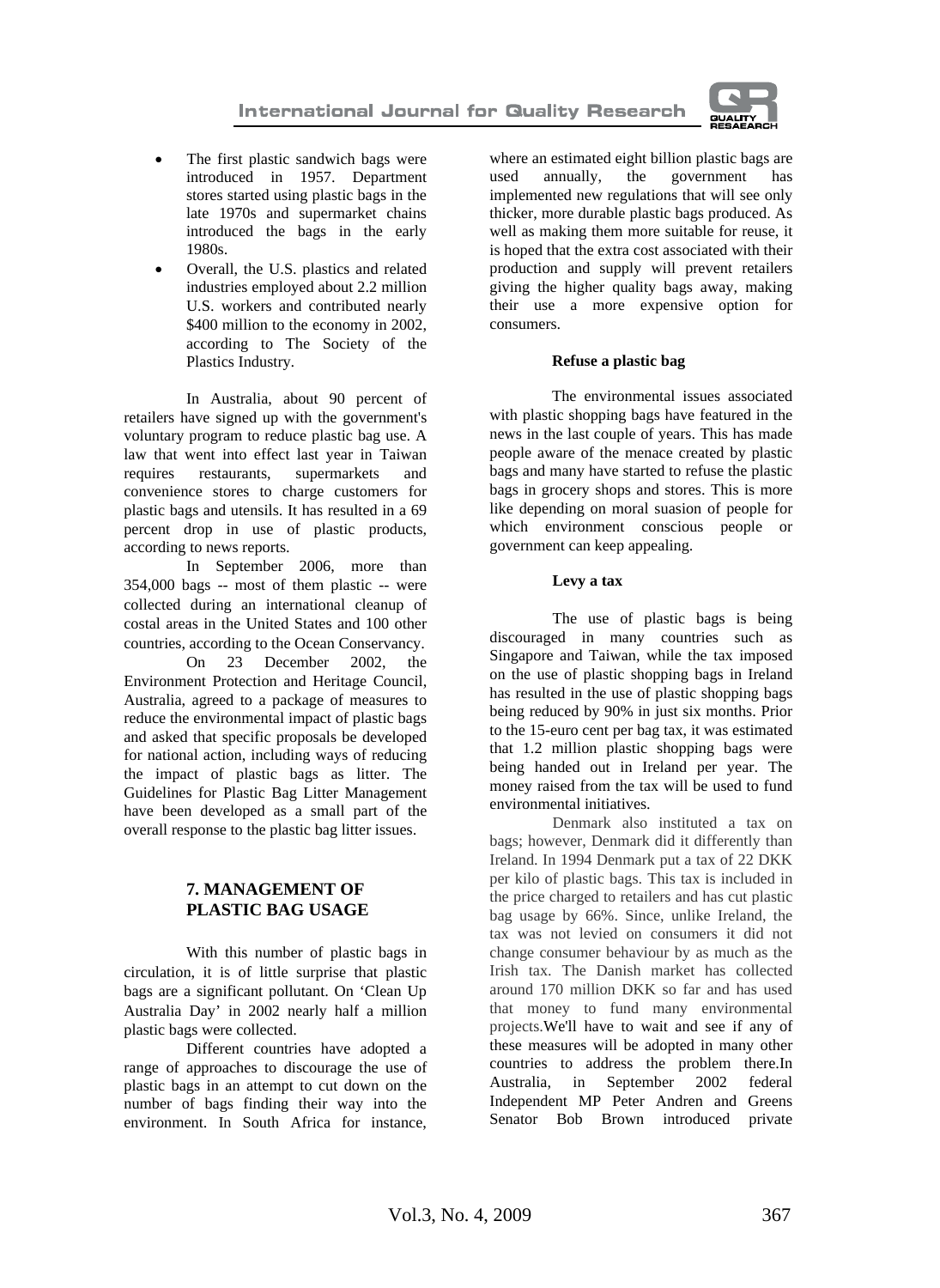

member's bills into parliament that would put a 25 cent levy on plastic shopping bags, and direct the funds raised to an education program publicising the environmental costs of plastic bags in Australia.

This bill was not passed, with the Minister for the Environment and Heritage Dr David Kemp preferring to explore voluntary options for plastic bag control, before imposing another tax on the Australian public.

"Every time we use a new plastic bag they go and get more petroleum from the Middle East and bring it over in tankers," said Stephanie Barger, executive director of Earth Resource Foundation in Costa Mesa, California. "We are extracting and destroying the Earth to use a plastic bag for 10 minutes."

The foundation is calling for a 25 cent tax on plastic bags in California.A bill that would have imposed a 3- cent tax on plastic shopping bags and cups was sidelined in the California Legislature 2 years ago after heavy opposition from the retail and plastics industries.

The tax proposals are loosely modeled on Ireland's "PlasTax," a levy of about 20 cents that retail customers have had to pay for each plastic bag since March 2002. The use of plastic bags in Ireland dropped more than 90 percent following imposition of the tax, and the government has raised millions of dollars for recycling programs.Similar legislation was introduced in Scotland and is being discussed for the rest of the United Kingdom.

### **Recycle, Reuse, Reduce**

Menace of plastic bags is not only an environmental strain but also an economic one. Collecting plastic bags from our drains is only part of the cost. We need to reuse and recycle these bags.

When a tax is imposed people tend to reuse the bags. In a few shops in India, and I have noticed that in Mulhouse, France too; one has to pay to get a new bag at grocery stores. Therefore, people tend to carry their own old bags.

The plastics industry took a "proactive stance" by working with retailers to encourage greater recycling, rather than "putting on taxes to address the problem," said Donna Dempsey, executive director of the Film and Bag Federation, a trade association for the plastic bag industry.

Recycling your plastic shopping bags is one of the most obvious courses of action, however only 10% of Australian households take their plastic bags to a central collection point for recycling. This could be due to the fact that HDPE bags cannot be put out for collection with other household recyclables, and there is no separate kerbside collection for them, as the volume does not support the cost.

Instead, bags must be taken to central recycling collection points, such as supermarkets, where there are special bins to collect the bags. Even at these central collection points there is a risk that the bags may end up unsuitable for recycling due to a range of contaminants such as LDPE bags, ink, food, even supermarket dockets if they are left in the bags.

Prior to recycling, of course, the aim should be to reuse your bags. According to the Australian Bureau of Statistics, less than 1% of plastic bags used in Australia are reused, however 82.6% of Australian households say that they reuse plastic bags. This list of possible uses for plastic shopping bags is almost as long as the lifespan of the bag itself!

If you don't want to take your bags back to the supermarket to use again next time you buy your groceries, there are multitudes of ways you can use them around the house, limited only by your imagination.

In less developed countries many people do not have toilets. Plastic bags fill this need. The plastic bags are even more beneficial in that when sealed they prevent others from being contaminated and as such help prevent disease.Plastic bags are used in other ways as well. They are used by many to seal their roofs from leakage.

Some tribes' people in Africa have actually found interesting ways of utilizing plastic bags to make money. They roam the country side picking up littered plastic bags and then weave them into baskets, bowls, and hats for sale in the market.

So popular have the bags become that one group of 132 South African ladies use about 30,000 found bags a month to weave items out of. These ladies make their living out of making and selling the bags and even donate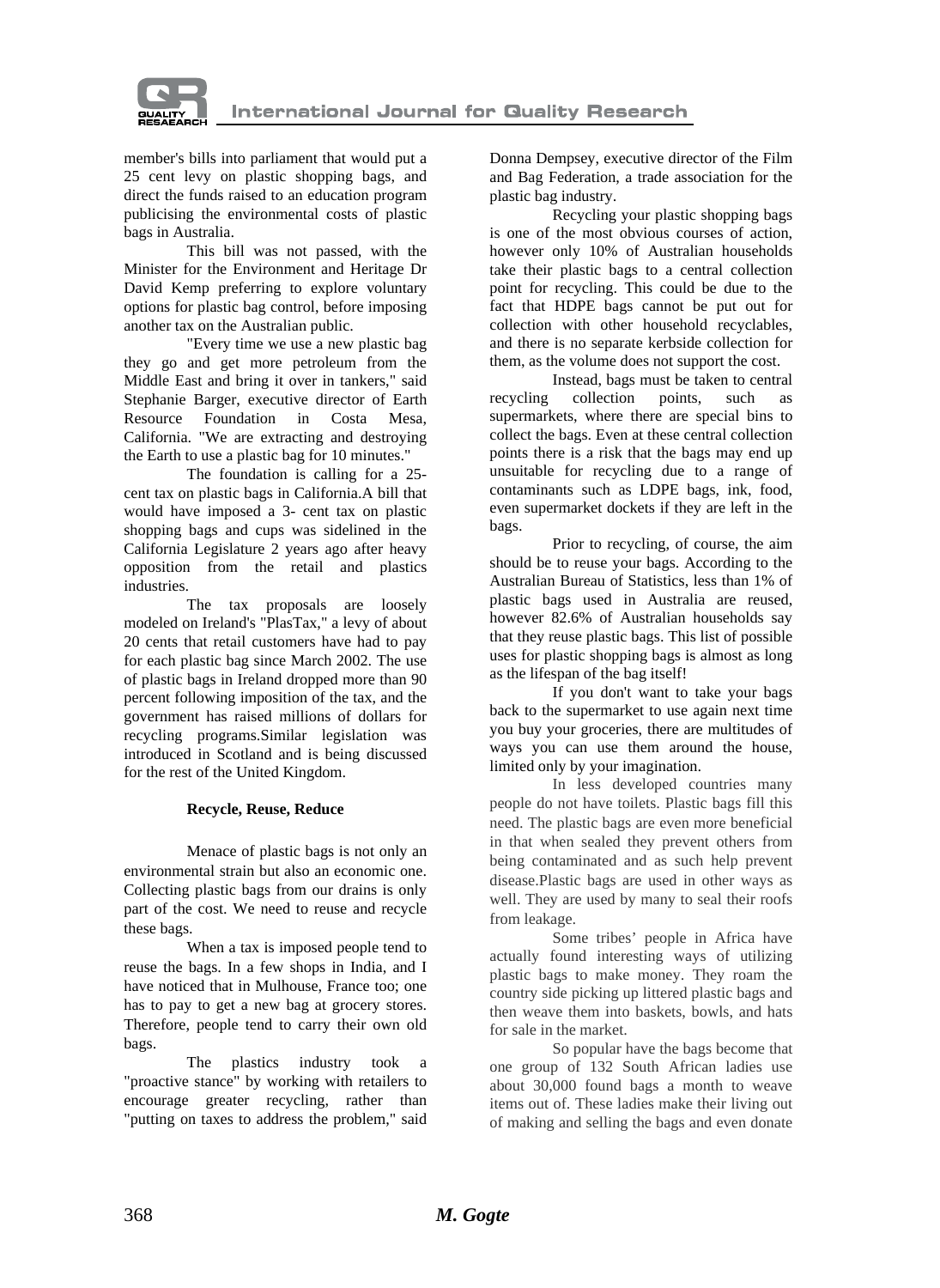

10% of their profits to a women literacy project which has already taught 41 different women to read.

One thing they should not be used for is lining garbage bins. It doesn't matter if you



Given the costs and inconvenience associated with recycling, and the fact that reuse only delays the plastic entering the environment, the most sensible option is to cut down on the number of plastic bags that you use, or stop using them altogether.

It is estimated that it takes the average Australian family four shopping trips to accumulate 60 plastic shopping bags. If everyone accepted one less plastic bag every time they went shopping, the number of bags used would be reduced substantially.

The Australian Government's National Packaging Covenant (the Covenant) Action Plan 2008–2010 has been approved by the Hon Peter Garrett AM MP, Minister for the Environment, Heritage and the Arts. The Covenant is a voluntary initiative byGovernment and industry with the key objective being to reduce the environmental impacts of consumer packaging and office paper in Australia. Responsibility for delivery of the Covenant is shared between all sectors of the packaging supply chain, consumers, collectors, reprocessors and all levels of government.

Laurie Kusek, a spokeswoman for the American Plastics Council, said the industry works with its U.S. retail customers to encourage recycling of plastic bags, which are in high demand from companies such as 'Trex' in Winchester, Virginia, for use in building materials.

put them straight in your bin as waste or put your other garbage in them, the plastic bags will still end up in landfill, and potentially at large in the environment.

> Refugees from Ethiopia help keep the environment clean by using their weaving skills in a most unique way creating useful household items, like these baskets, from used plastic bags.

### **8. THE RECYCLING PROCESS**

These are the steps in a successful recycling program. When necessary, alternatives can be discussed to maximize efficiency and reduce costs.

- Consumers carry out their purchases in plastic bags coded with 2 (HDPE high-density polyethylene film) and 4 (LDPE/LLDPE low density or linearlow density polyethylene film).
- Consumers remove trash, food or register receipts at home and return their clean and dry used bags to the recycling bin at the store (or reuse them to carry the shopped goods back home).
- At the store recycling site, recycled plastic bags and stretch wrap from delivered items are sorted, baled and stored in a trailer or out-of-way rack in the warehouse.
- When a full load of polyethylene film is collected (approximately 40 to 50 bales or 35,000 to 40,000 pounds), it is loaded onto the recycler's truck or delivered to the recycling facility where it is processed.
- At the recycling and manufacturing plant, the bales are broken down and the polyethylene film is sorted and passed through a metal detector. It is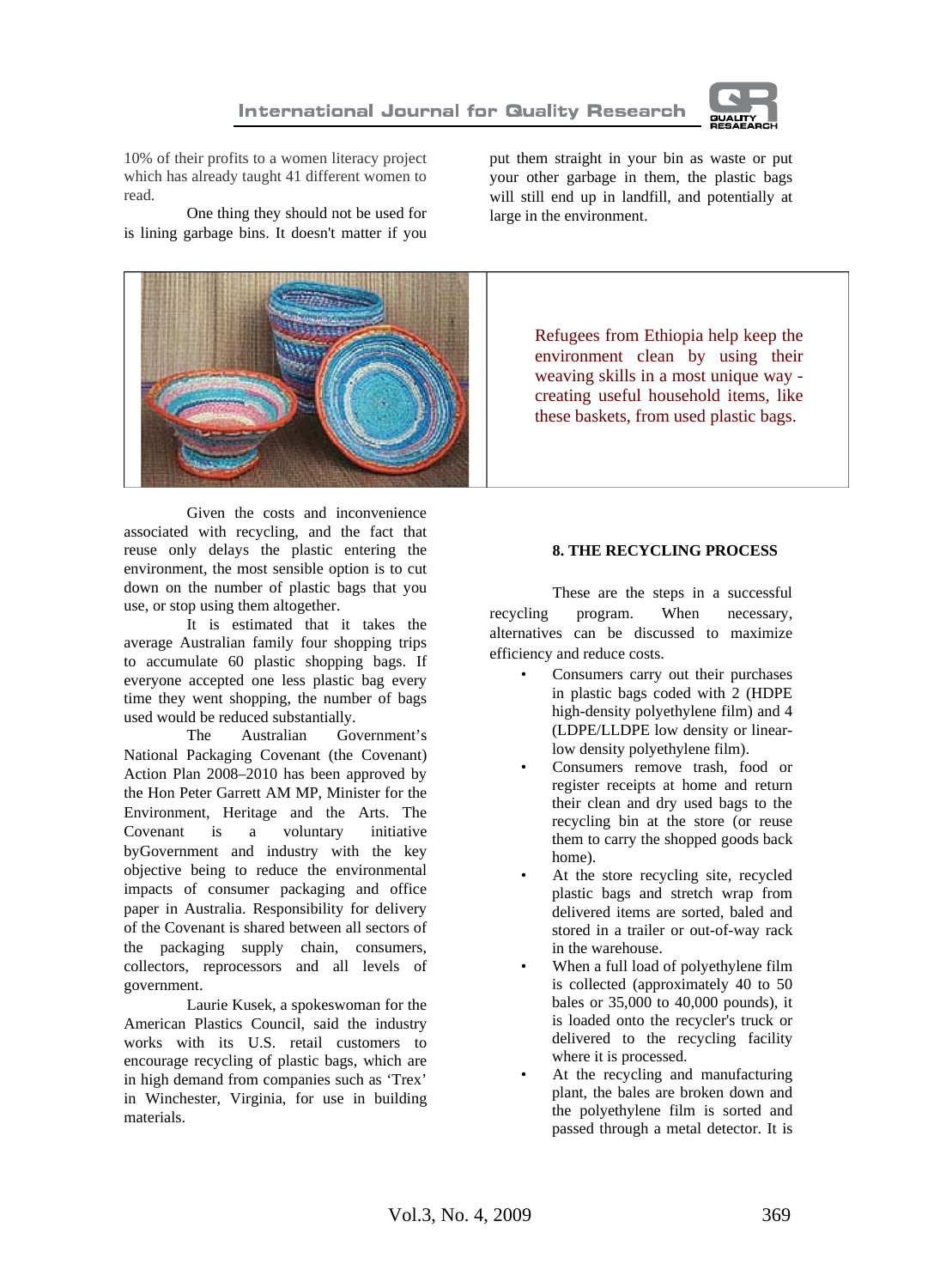

then ground into plastic "fluff" to be heated and mixed with waste wood and formed into wood-polymer lumber.

- Wood-polymer lumber is used to build public boardwalks, playgrounds, marina docks, nature trails, and even home and restaurant decks.
- Using recycled plastic bags for building materials, like Trex, diverts millions of pounds of plastic bags from landfills each year. This year Trex plans to buy 80 million pounds of reclaimed plastic film - that's equal to 5.6 billion plastic grocery bags!

#### **9. PLASTIC OR PAPER**

The Film and Bag Federation, a trade group within the Society of the Plastics Industry based in Washington, D.C., said the right choice between paper and plastic bags is clearly plastic.Plastic bags are much more resource efficient. This is mainly because it takes 1/8 of the material to make a plastic bag as it does to make a paper bag. Compared to paper grocery bags, plastic grocery bags consume 40 percent less energy, generate 80 percent less solid waste, produce 70 percent fewer atmospheric emissions, and release up to 94 percent fewer waterborne wastes, according to the federation.



The economic advantage of plastic bags over paper bags has become too significant for storeowners to ignore. It costs very little for a standard plastic grocery sack as compared to a paper bag.

Paper bags also come from trees while plastic do not. This means that the more paper bags are consumed the more trees are being cut down. Cutting down forests is a huge resource cost. Once the bags are made they still need to be transported to their final destination. They are transported on ships and trucks. Because plastic bags are much thinner and lighter than paper bags, it would take seven 45 foot trucks to transport the same amount of paper bags as one 45 foot truck of plastic bags.

This is a large comparable savings on fuel, congestion and smog caused by the shipping of the bags.

Plastic materials and products play an

important part in cutting -edge technologies used in the space program, in bulletproof vests and prosthetic limbs, as well as in a myriad of everyday products.Disposal is the final stage in a product's life cycle, and the beginning of the waste management process. Despite the fact that plastics are used in everything from medical products to beverage containers, plastics constitute a mere 9.4% by weight of all waste generated in the United States. There are only two options when a consumer disposes of a plastic product: 1) proper plastic disposal that results in it being placed in a landfill or 2) improper disposal, otherwise known as littering.Plastic bag litter has become such an environmental nuisance and eyesore that Ireland, Taiwan, South Africa, Australia, India and Bangladesh have heavily taxed the totes or banned their use outright. Several other regions,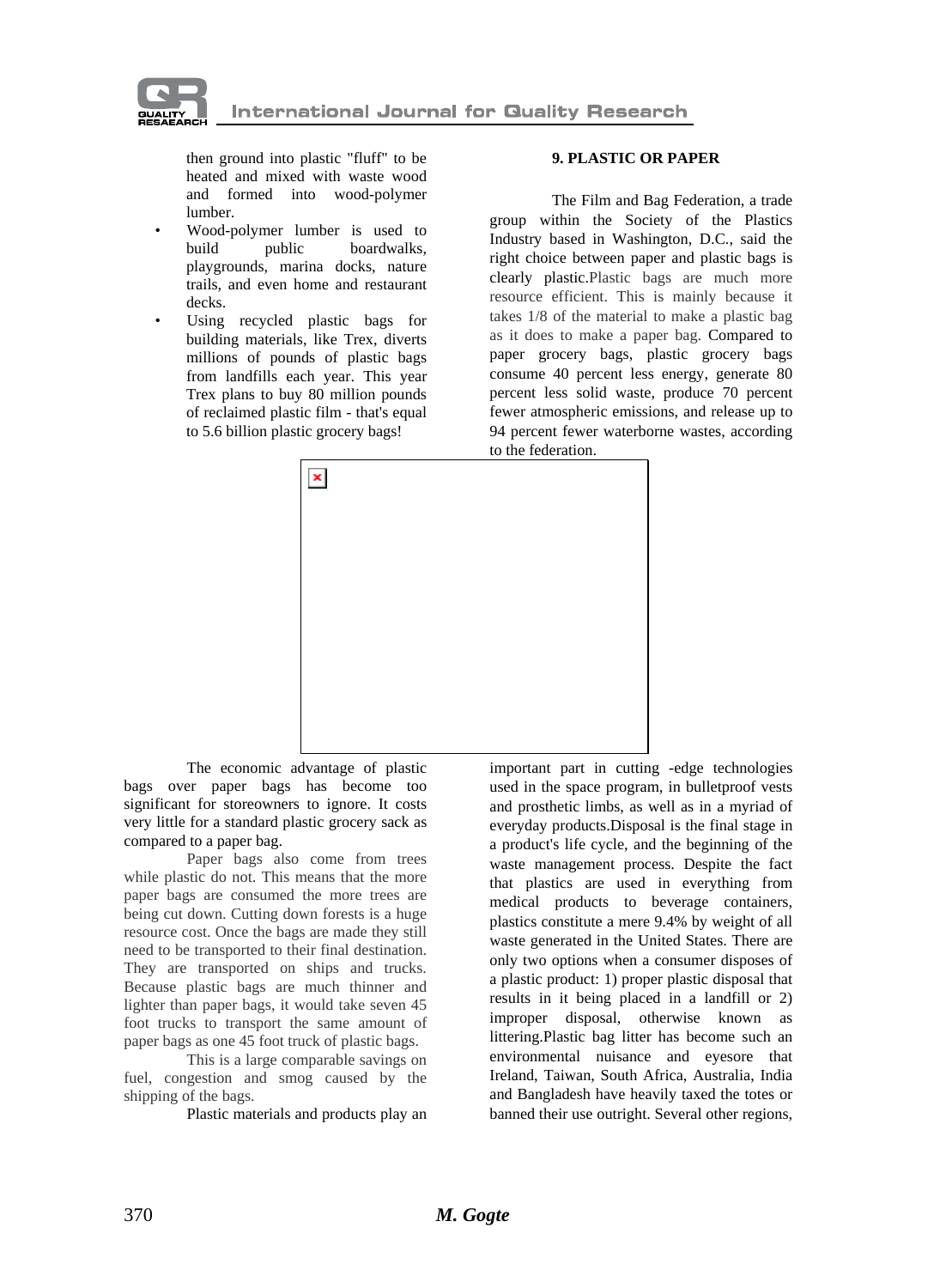

including England and some U.S. cities, are considering similar actions.Tony Lowes, director of Friends of the Irish Environment in County Cork, said the 15-cent (about 20 cents U.S.) tax on plastic bags introduced there in March 2002 has "been an extraordinary success." According to him, just about everyone in Ireland carries around a reusable bag and the plastic bags that once blighted the verdant Irish countryside are now merely an occasional eyesore. Cobb believes a similar tax in the U.S. would have a similar effect on reducing consumption

The American Plastics Council is wary of such a tax in the U.S. They say it would cost tens of thousands of jobs and result in an increase in energy consumption, pollution,landfill space, and grocery prices as

store owners increase reliance on more expensive paper bags as an alternative.

Many believe that the Irish tax of about U.S. 20 cents per bag is too high, but that a tax of 3 to 5 cents could have a positive impact on reducing plastic bag consumption by changing people's behavior. Having bags charged has some merits because it gets them used more responsibly. For example, instead of a bagger using six bags to package a person's dinner, the bagger might use just two.

As for Cobb, he hopes people will begin to realize that paper and plastic bags both come at great cost to the environment and instead of scratching their head when asked which type they prefer, they'll pull a tightly packed reusable bag from their pocket.



- The smaller volume of plastic bags can help conserve landfill space. Nothing degrades fast enough to extend the useful lives of modern U.S. landfills...not paper, not plastics, nothing,…. according to Dr. William Rathje of the University of Arizona Garbage project.
- 30% percent less material is used to produce today's plastic bag than the bags made just five years ago
- Compared to paper grocery bags:
	- Consume 40 percent less energy
	- Generate 80% less solid waste
	- Produce 70% fewer

atmospheric emissions

Release up to 94% fewer waterborne wastes

## **10. PAPER OR PLASTICS: REUSE**

Every time you reuse a plastic bag you double the environmental savings: you save the bag you reused from going to a landfill, and you save a new one from needing to be used.

 Here are some common reuses for plastic bags (and I am sure every reader can add many more to the list)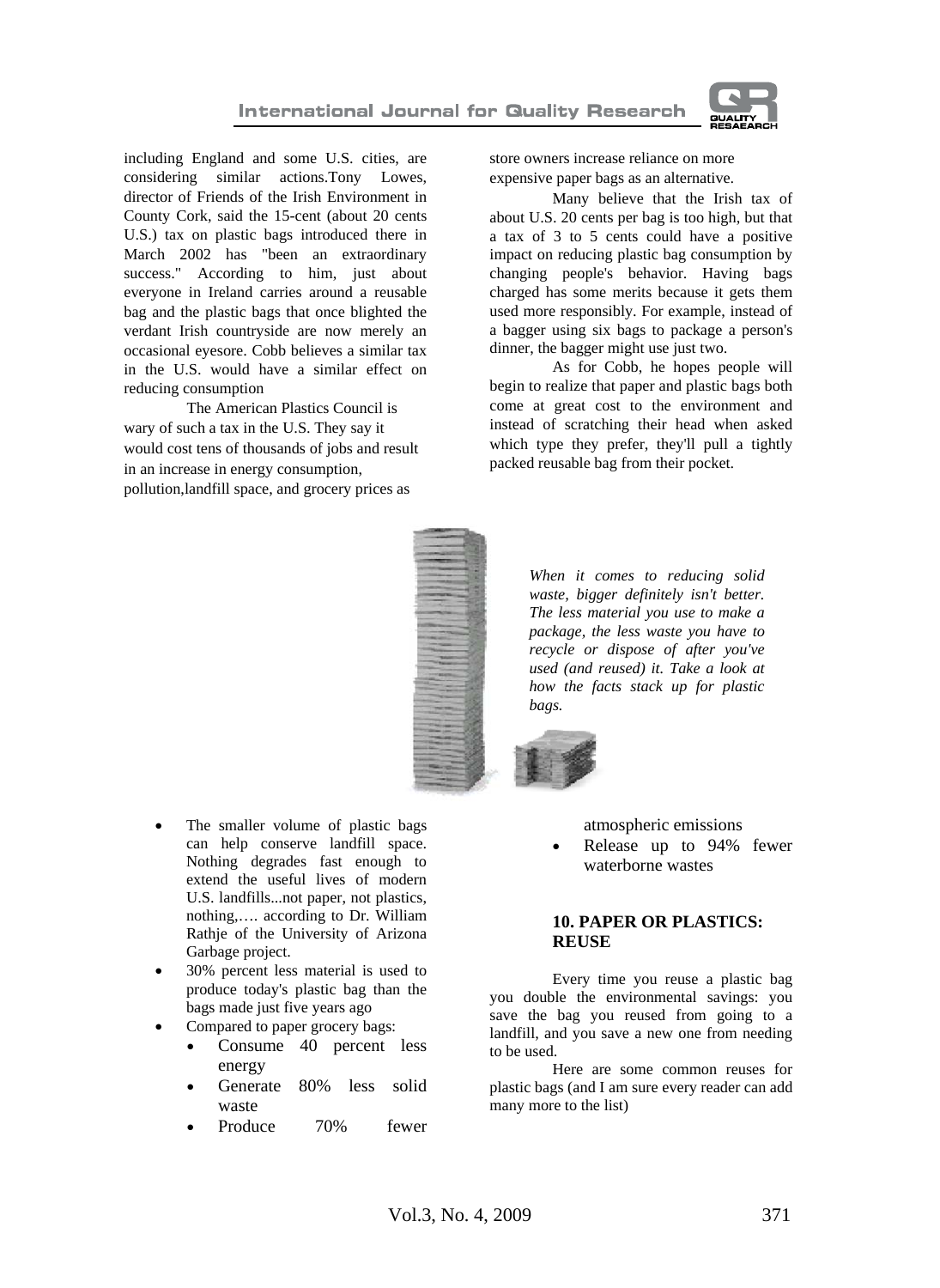

#### **Around the Hous**

- Use the plastic grocery sacks as wastebasket liners in bedroom, office and bath.
- A dozen bags rolled up tight fit into a small ziplock bag, freeing up lots of space in kitchen drawers.
- Protect water and gas valves in the monsoon/wintertime.
- Take grocery and retail sacks back to the store for reuse while shopping.
- Plastic bags keep dust away when storing off-season shoes.
- Take them to the food bank where they can be used to give needy people their food.
- Sort all of my craft supplies in plastic grocery sacks.
- Use plastic sacks to cushion breakable items when moving them in boxes.
- Store outgrown clothing to pass down to the next child in plastic bags.

#### **For the Holidays**

- Make Christmas wreaths with them.
- Make Diwali (a festival of lights in India) lanterns from them or use for any kind of decoration during festivals.
- Keep crispy eatables in them to avoid them get soggy.
- Store umbrellas / raincoats / leftover crackers.
- Hide presents from the kids.
- Protect gifts from rain and snow during holiday trips and visits.
- To keep needles from your Christmas tree off the carpet, take the tree apart with pruning clippers and put the pieces into a plastic bag.
- Put a sandwich bag on your hands when handling the tree trunk to keep off pine tar.

#### **In the Workshop or Garage**

It's the best way to store a paintbrush full of oil-base paint at the end of the day to use it again the next day without having to use a solvent to

store it overnight. Just wrap the brush in the bag and put it in the refrigerator until the next morning.

- Slip them under the car to catch those last few drops of oil after an oil change.
- Keep leftover paint fresh by pouring it into a heavyweight, sealable plastic bag. Squeeze out the air and seal the bag. Put the bag in the original paint can and tap the lid closed.
- To clamp irregular shapes, hold them together with a sand-filled plastic bag.

#### **Out and About**

- Keep clothes dry on canoeing trips.
- Use them to keep your clothes dry during the travel in rainy season.
- Line your backpack or bicycle pack with them.
- When packing for travel, use plastic bags to put shoes/slippers in.
- Give them to thrift stores or garage sales for their reuse.
- Use as garbage tray in cars.
- Containers for plants to be transplanted
- Turn the big ones into ponchos.
- While planting a cactus put plastic bags on hands.

#### **For Students**

- Use as trash bags in dorm rooms /your rooms
- Use plastic grocery bags to store our aluminium cans for recycling. They are handy because they can be hung on the door handles.
- To carry lunch box
- To keep small toys etc in one place (chess pawns)
- Put a plastic bag on a stadium seat at a band competition when it is raining.

#### **For Kids**

- Use them to make a kite or another type of craft.
- They make a great suitcase when you are spending the night with a friend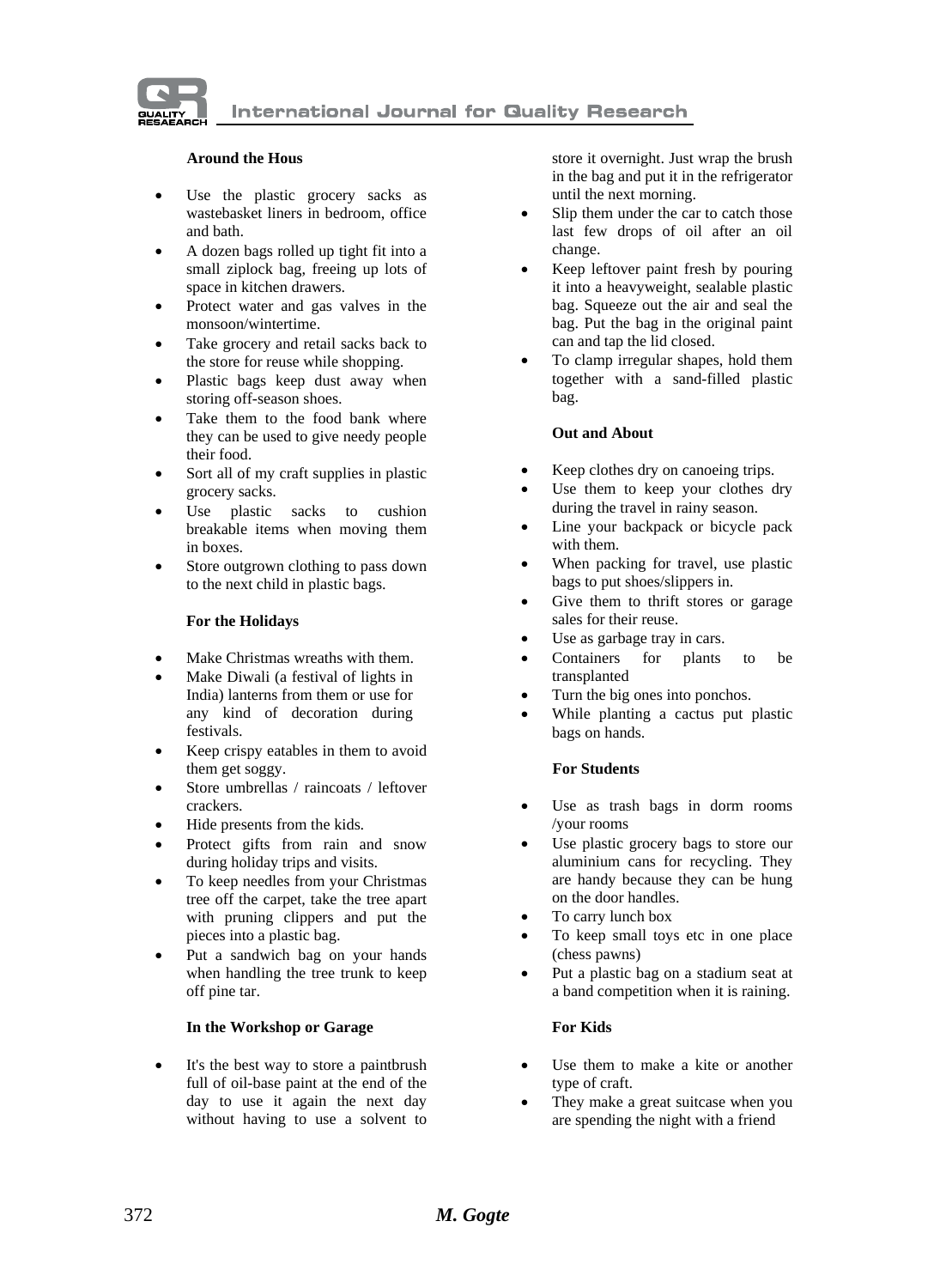

Use them to hold items when in the process of collecting something, like shells on the beach, stones on the banks of river or in mountains, stamps……...

 Once home, consumers can reuse their plastic bags for a variety of household needs

## **11. UNDERSTANDING PLASTIC FILM: ITS USES, BENEFITS AND WASTE MANAGEMENT OPTIONS**

 Plastic bags are the most efficient bagging option for both convenience and the environment. Thanks to advances in resin, today's plastic bags have reduced their use of material by 30 percent in just five years, without decreasing strength.

 Plastic bags can be recycled at thousands of locations nationwide. You can usually recycle plastic grocery and merchandise sacks, newspaper delivery sleeves, dry cleaning bags and self-serve produce bags. Recycled plastic bags are made into products such as industrial trashcan liners, wood-polymer lumber, drainpipes, plastic envelopes and even new plastic bags.

 Today, more plastic bags and stretch wrap are finding their way into decking material that is unsurpassed for its durability. Made of about half recycled plastic and half waste wood, wood-polymer lumber is proving that it does not decay or crack, resists damage from termites and ants, and requires no protective sealants.Plastic materials and products play an important part in cutting -edge technologies used in the space program, in bulletproof vests and prosthetic limbs, as well as in a myriad of everyday products.

 When it comes to plastics and conserving resources, recycling is only part of the story. Conserving the resources means using less raw materials and energy throughout aproduct's entire life, from its development and manufacture to its use, possible reuse or recovery (including recycling) and disposal. Plastics' unique characteristics - lightweight, durability, and formability - enable the material to conserve more resources during a product's life when compared to other materials.

 In fact, despite the fact that plastic plays a role in almost every facet of our lives, its production accounts for only four percent of the Unite Disposal is the final stage in a product's life cycle, and the beginning of the waste management process. Despite the fact that plastics are used in everything from medical products to beverage containers, plastics constitute a mere 9.4% by weight of all waste generated in the United States. There are only two options when a consumer disposes of a plastic product: 1) proper plastic disposal that results in it being placed in a landfill or 2) improper disposal, otherwise known as littering. In addition, since there appears to be a growing interest in recycling film, there is a need to discuss the pros and cons of recovering it for recycling States' energy consumption.

 Another way to conserve resources is to recover the energy value of plastic packaging items after their useful life has ended. Plastics are a great source of fuel for waste-to-energy plants. When plastics are processed in modern energy recovery facilities, they help other waste burn completely, producing cleaner emissions and less ash disposal. Burning plastic can help supply as abundant amount of energy for electricity, while reducing the cost of municipal waste disposal & conserving landfill space.

 In today's competitive marketplace, manufacturers of products and packages are under increasing pressure to satisfy varied and often conflicting demands, such as lowering costs, improving performance and enhancing environmental attributes. Within this arena, the material that a manufacturer chooses to use in its products and packages can affect its ability to remain competitive.

 Plastic film, in many instances, has allowed manufacturers to meet varied marketplace demands by enabling them to do more with less. Unfortunately, information on this broad category of materials is lacking. The American Plastics Council (APC) hopes to meet this need by providing technical experts and lay persons with a better understanding of what film is, how it is used, how it contributes to resource conservation and how it can help manufacturers respond to the changing marketplace.

 Consumers seem agreeable to giving up the bags, said Claire Wilton, senior waste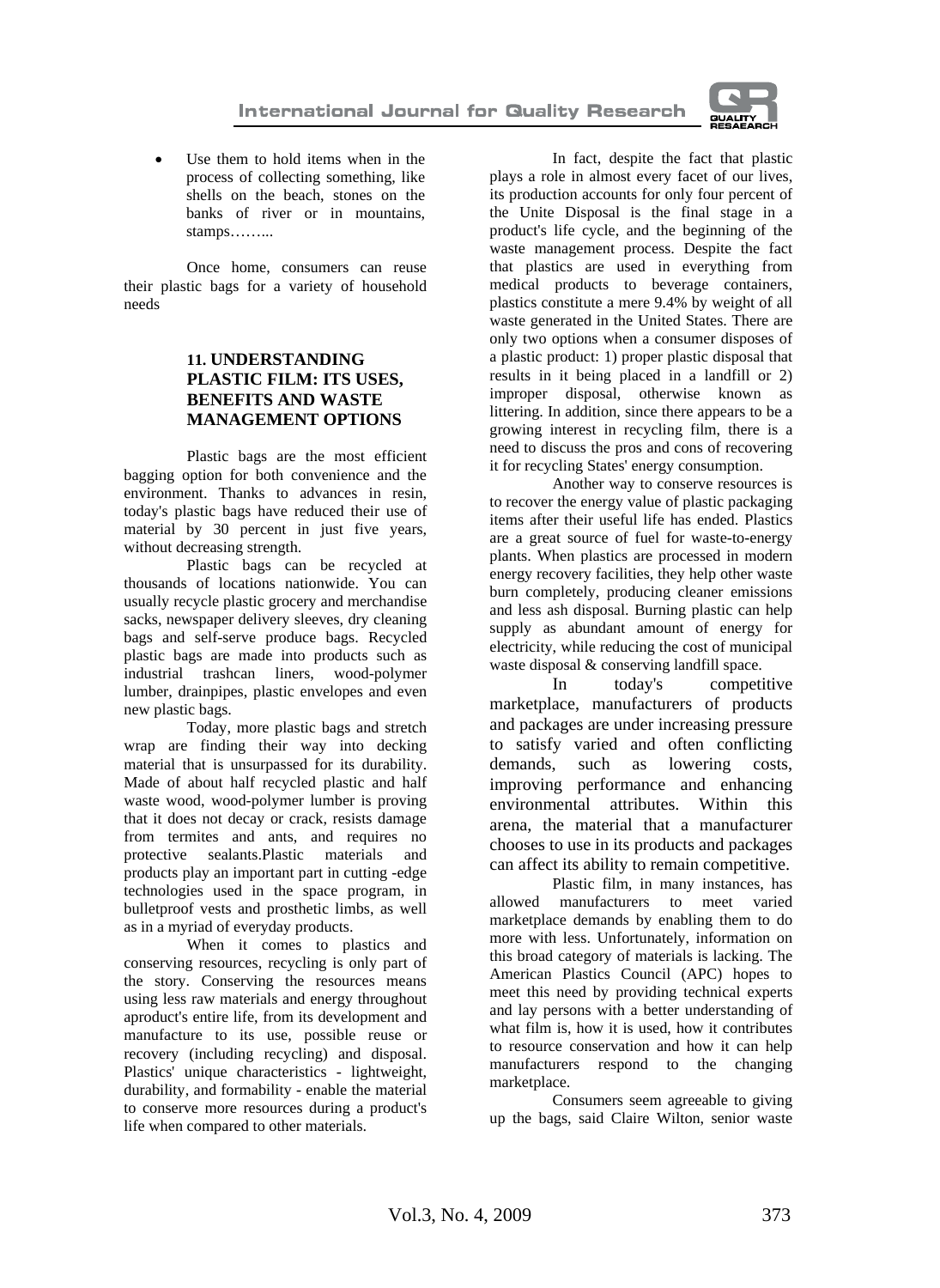

campaigner at Greenpeace, UK.

"There certainly hasn't been an angry uprising of shoppers (in Ireland) saying we want our bags for free," Wilton said. "I think a lot of people recognize they are wasteful. That's why they try to save them to use again, although they often forget to bring them with them when they shop."

 Here it is essential to mention that we must understand the advantages of using plastic, e. g. Plastic lumber, made with recycled plastic, holds nails and screws better than wood, is virtually maintenance free and lasts for 50 years! For every seven trucks needed to deliver paper grocery bags to the store - only one truck is needed to carry the same number of plastic grocery bags!

 Today, over 12,000 communities provide recycling services to 184 million people. The number of plastics recycling businesses has nearly tripled over the past several years, with more than 1,700 businesses handling and reclaiming post-consumer plastics.

 From computers and cell phones to televisions and microwaves, durable, lightweight and affordable plastics have helped revolutionize the electronics we rely on every day. Plastics deliver a range of performance benefits no other material can match. Their unique combination of performance properties inspires both innovative new products and the more efficient use of resources.

 Plastics enable many of our favorite electronics to do more with less. For instance, plastics are essential to advances in weight reduction and miniaturization in many electronic products, so less material is used in production. In addition, plastics can be engineered to meet very specific performance requirements, often resulting in greater energy efficiency over the course of a product's life.

 For more than a decade, APC has been helping promote sound plastics recycling and recovery from electronic equipment and products. They sponsor research and development projects, publish new information and support technology transfer initiatives. Their knowledge base has grown significantly in recent years and as the quest for answers continues. They are committed to working with stakeholders throughout the plastics, electronics supply and stakeholder groups to advance the responsible and cost-effective recycling of plastics from electronic equipment and products. Through leveraging strategic partnerships APC has assisted in developing state-of-the-art technologies for recycling plastic. This same technology is now breaking ground in China as one of the largest operations of its kind.

## **12. ALTERNATIVES**

 There is a range of alternatives to plastic bags. Some retailers save the cardboard cartons that stock is packaged in, so customers can use them to pack their groceries. Others may offer paper bags. Some major supermarket chains have string or calico bags available for sale at a very small price. These bags can be kept in the car and used again and again. The advantage of calico bags is that they are stronger than the plastic bags, and also much easier to carry. In India these are being in use for generations. The new generation was so overwhelmed by the plastic world that it has only forgotten the old environment friendly cloth bag.It takes a little thought to get used to bringing your own bags, but it is an easy habit to fall into and it is such a relief not to have to pack the groceries away, and then find room to pack away the plastic bags as well!

 There are of course situations where you can't beat a plastic shopping bag, such as when buying meat or "messy" items. Thankfully, technology is catching up with the need for a replacement for polythene bags. It was recently reported that supermarkets in Australia would introduce biodegradable bags made from tapioca starch in April 2003. These bags will look and feel like polythene bags but will decompose in three months.

 But it is important to understand that plastic grocery bags are some of the most reused items around the house. Many, many bags are reused as book and lunch bags as kids head off to school, as trashcan liners, and to pickup dog's droppings off the lawn. So next time you go shopping, hold your head up proudly as you reuse or refuse a plastic bag. You may not be in a rubber dinghy chasing a whaling boat or pursuing ivory poachers, but you have made a contribution to the future of the planet.

 Actually plastic bags are becoming a victim of their success. We the world should